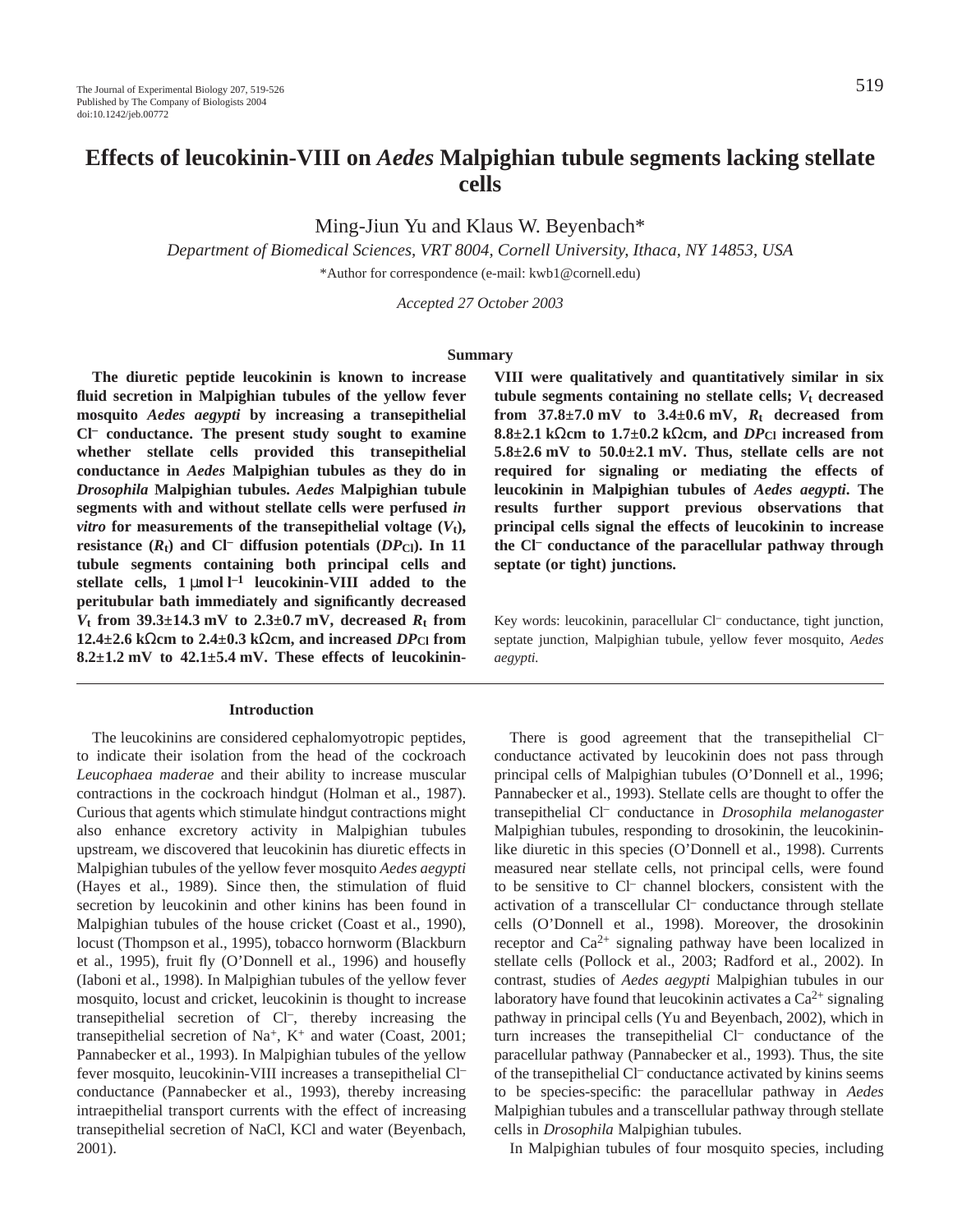#### 520 M.-J. Yu and K. W. Beyenbach

*Aedes aegypti*, stellate cells comprise 14–21% of the cell population (Satmary and Bradley, 1984). Thus, 1 in 5 epithelial cells along the length of the tubule is a stellate cell. The paucity of stellate cells makes it possible to select and dissect for study tubule segments that do not contain stellate cells. Leucokinin-VIII activated a transepithelial Cl– conductance in these tubule segments free of stellate cells, indicating that stellate cells are neither needed for signaling nor for mediating the effects of leucokinin on transepithelial Cl– conductance. These observations strengthen the case for a diuretic mechanism mediated by principal cells and executed *via* alterations in the paracellular pathway through septate junctions.

## **Materials and methods**

### *Mosquitoes, Malpighian tubules and Ringer solution*

The colony of mosquitoes *Aedes aegypti* L. was maintained as described previously (Pannabecker et al., 1993). On the day of an experiment, a female mosquito (3–7 days post-eclosion) was cold-anesthetized and decapitated. The Malpighian tubules, approximately 3 mm in length, were removed from the abdominal cavity under Ringer solution. After removing the terminal blind end  $(400-600 \,\mu m)$  of the tubule, 150-300  $\mu m$ segments of the secretory portion of the tubule were isolated for study *in vitro*. To ensure that only principal cells and no stellate cells were present in the tubule segments, we inspected the tubules under a stereomicroscope (StereoZoom 4, Bausch & Lomb, Rochester, NY, USA) prior to dissection and perfusion. In addition, we kept the distance between the two glass pipettes holding the tubule segment in the Ringer bath between 100  $\mu$ m and 200  $\mu$ m, i.e. a length that is less than two principal cells and that contains no stellate cells (Fig. 1B). When stellate cells were present, the tubule segment was aspirated into the holding pipette where stellate cells could be isolated from the peritubular Ringer bath using a Sylgard<sup>®</sup> 184 seal (Fig. 1). Prior to *in vitro* microperfusion, tubule segments were carefully examined for the presence/absence of stellate cells. Stellate cells are easy to identify. They are slender and transparent, with rounded endings at their extensions, in sharp contrast to bulky opaque principal cells (Figs 2C, 3A), as in *Drosophila* Malpighian tubules (Rosay et al., 1997).

Ringer solution contained, in mmol  $l^{-1}$ : 150.0 NaCl, 7.5 NaOH, 3.4 KCl, 1.8 NaHCO<sub>3</sub>, 1.7 CaCl<sub>2</sub>, 1.0 MgSO<sub>4</sub>, 5.0 glucose and 25.0 *N*-2-hydroxyethylpiperazine-*N*′-2 ethanesulfonic acid (Hepes). The pH was adjusted to 7.1 with 1 mol l<sup>-1</sup> NaOH. Synthetic leucokinin-VIII was a gift from Ron Nachman (USDA, College Station, TX, USA), and was used at a concentration of 1  $\mu$ mol  $l^{-1}$ , which is required to exert maximal effects on tubule electrophysiology and fluid secretion (Hayes et al., 1989; Veenstra et al., 1997). Chemicals were purchased from Sigma-Aldrich (St Louis, MO, USA) and Fisher Scientific (Suwanee, GA, USA).

## In vitro *microperfusion of Malpighian tubules*

Fig. 1A illustrates the method for measuring transepithelial voltage and resistance in isolated perfused Malpighian tubules

(Burg et al., 1966; Helman, 1972). The tubule lumen was cannulated with a double-barreled perfusion pipette of outer diameter approximately  $10 \mu m$  (Theta-Borosilicate glass, #1402401; Hilgenberg, D-34323 Malsfeld, Germany). One barrel of this pipette was used to perfuse the tubule lumen with Ringer solution and to measure transepithelial voltage  $(V_t)$  with respect to ground in the peritubular Ringer bath. The other barrel was used to inject current  $(I=50 \text{ nA})$  into the tubule lumen for measurements of the transepithelial resistance  $(R_t)$  by cable analysis (Helman, 1972). The peritubular bath  $(500 \,\mu\text{I})$  was perfused with Ringer solution at a rate of 6 ml min<sup>-1</sup>.  $V_t$  was recorded continuously, and  $R_t$  was measured periodically when of interest. The electric isolation of the tubule lumen was ensured with pipette dimensions that fitted the outer and inner diameters of the tubule. In addition, a viscous resin of high dielectric constant, Sylgard® 184 (Dow Corning Inc., Auburn, MI, USA), was used to secure electrical insulation in the collecting pipette (Fig. 1A,B). All voltage measurements were done with custom-made high impedance amplifiers (Burr-Brown,  $10^{11}Ω$ ). A permanent recording of voltage during the experiment was produced using a strip chart recorder (Model BD 64, Kipp and Zonen, Bohemia, NY, USA).

Fig. 1A illustrates a tubule segment that includes a stellate cell, and Fig. 1B the perfusion of a tubule segment devoid of stellate cells. Fig. 1C shows an equivalent electrical circuit of transepithelial electrolyte secretion in *Aedes* Malpighian tubules. The transcellular active transport pathways for Na+ and K+ through principal cells at basolateral and apical membranes are lumped together in a single resistor *R*c, the transcellular resistance. Active transcellular transport is driven by an electromotive force  $(E_c)$  generated at the apical membrane by the V-type H<sup>+</sup>-ATPase. Parallel to active transcellular cation transport is passive transport of Cl– through the epithelial shunt  $(R_{sh})$  located outside principal cells. The active and passive transport pathways form an intraepithelial electric circuit (Fig. 1C). Since the intraepithelial loop current (*I*) is the same in active and passive transport pathways, it follows that the rate of transcellular cation ( $Na^+$  and  $K^+$ ) secretion equals the rate of Cl<sup>-</sup> secretion through the shunt, thereby conserving the electroneutrality of the fluid on both sides of the epithelium.

### *Transepithelial Cl– diffusion potential*

The amplitude of transepithelial Cl<sup>-</sup> diffusion potentials was measured as the change in transepithelial voltage upon a tenfold isosmotic replacement of peritubular Cl<sup>-</sup> with isethionate. The measurement assumes a low permeability of the tubule to isethionate (Yu and Beyenbach, 2001). The Cl– concentration in the tubule lumen was maintained at 156.8 mmol  $l^{-1}$  by perfusing the tubule lumen with normal Ringer at rates less than  $5$  nl min<sup>-1</sup>. The tenfold reduction in the peritubular Cl<sup>-</sup> concentration drove the diffusion of Cl<sup>-</sup> from the tubule lumen to the peritubular bath, generating lumen-positive transepithelial diffusion potentials with magnitudes proportional to transepithelial Cl– conductance.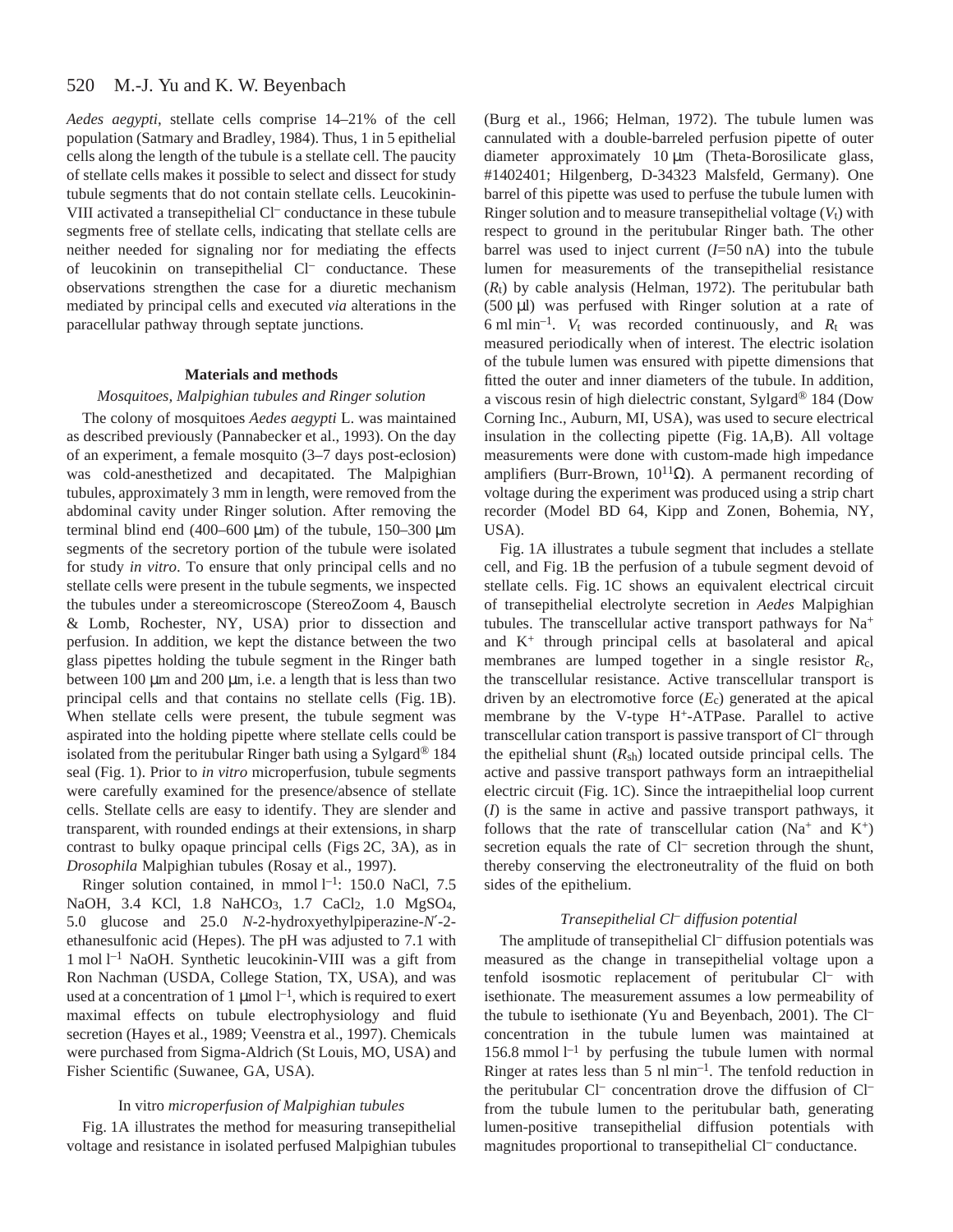

# *Transepithelial Cl<sup>-</sup> conductance without stellate cells* 521

Fig. 1. *In vitro* microperfusion of Malpighian tubules of the yellow fever mosquito, *Aedes aegypti*. (A) Perfusion of a tubule segment containing a stellate cell. (B) Perfusion of a tubule segment without stellate cells. The lumen of Malpighian tubules was cannulated with a double-barreled glass pipette for perfusion of the tubule lumen and for measurements of the transepithelial voltage  $(V<sub>t</sub>)$  and resistance  $(R_t)$ .  $V_1$  is the voltage measured at the distal end of the perfused segment. A current  $(I=50 \text{ nA})$  was injected into the tubule lumen when measurements of  $R_t$  were desired. BB, brush border; PC, principal cell; SC, stellate cell; SJ, septate junction. (C) Simple electrical equivalent circuit of transepithelial electrolyte transport across Malpighian tubules. *E*c, electromotive force of the active transport pathway; *I*, intraepithelial current; *R*c, transcellular resistance;  $R_{\rm sh}$ , shunt resistance.  $R_t$  is the total resistance of  $R_c$  and *R*sh in parallel.

## *Light and electron microscopy*

For light microscopy, *Aedes* Malpighian tubules were transferred to 80 µl Ringer solution on a poly-L-lysine coated microscope slide and covered with a  $22 \text{ mm} \times 30 \text{ mm}$ coverslip. The edges of the coverslip were sealed with Permount® to prevent evaporation of the Ringer solution. Digital images were taken with an upright microscope (Leica DMLB, Wetslar, Germany) equipped with a digital camera (MagnaFire S99802, Optronics, Goleta, CA, USA), hardware (IEEE-1394 PCI host controller) and software (MagnaFire 2.1A). For electron microscopy, the Malpighian tubules were prepared as described previously (O'Connor and Beyenbach, 2001). Sections were cut to a thickness of 70 nm. Electron micrographs of the tubules were produced with a Philips Tecnai 12 Biotwin transmission electron microscope (FEI, Eindhoven, Netherlands).

## *Statistical evaluation of data*

Each tubule served as its own control. Accordingly, the data were analyzed for the differences between paired samples, control *versus* experimental (leucokinin-VIII), using the paired Student's *t*-test.

#### **Results**

## *Principal cells and stellate cells in the Aedes Malpighian tubules*

Fig. 2A illustrates the excretory system in the yellow fever mosquito *Aedes aegypti*, including the five Malpighian tubules, which empty their secretions into the gut at the junction of the midgut and the hindgut. As in other mosquitoes, principal cells dominate the makeup of the Malpighian tubule, accounting for 79–86% of the cell population (Satmary and Bradley, 1984). The remaining cells are stellate cells. Malpighian tubules of females are much larger than those of males (Plawner et al., 1991). Moreover, principal cells in Malpighian tubules from females contain large quantities of intracellular concretions, which obstruct a view of the tubule lumen (Bradley et al., 1982). Intracellular concretions reflect light, making their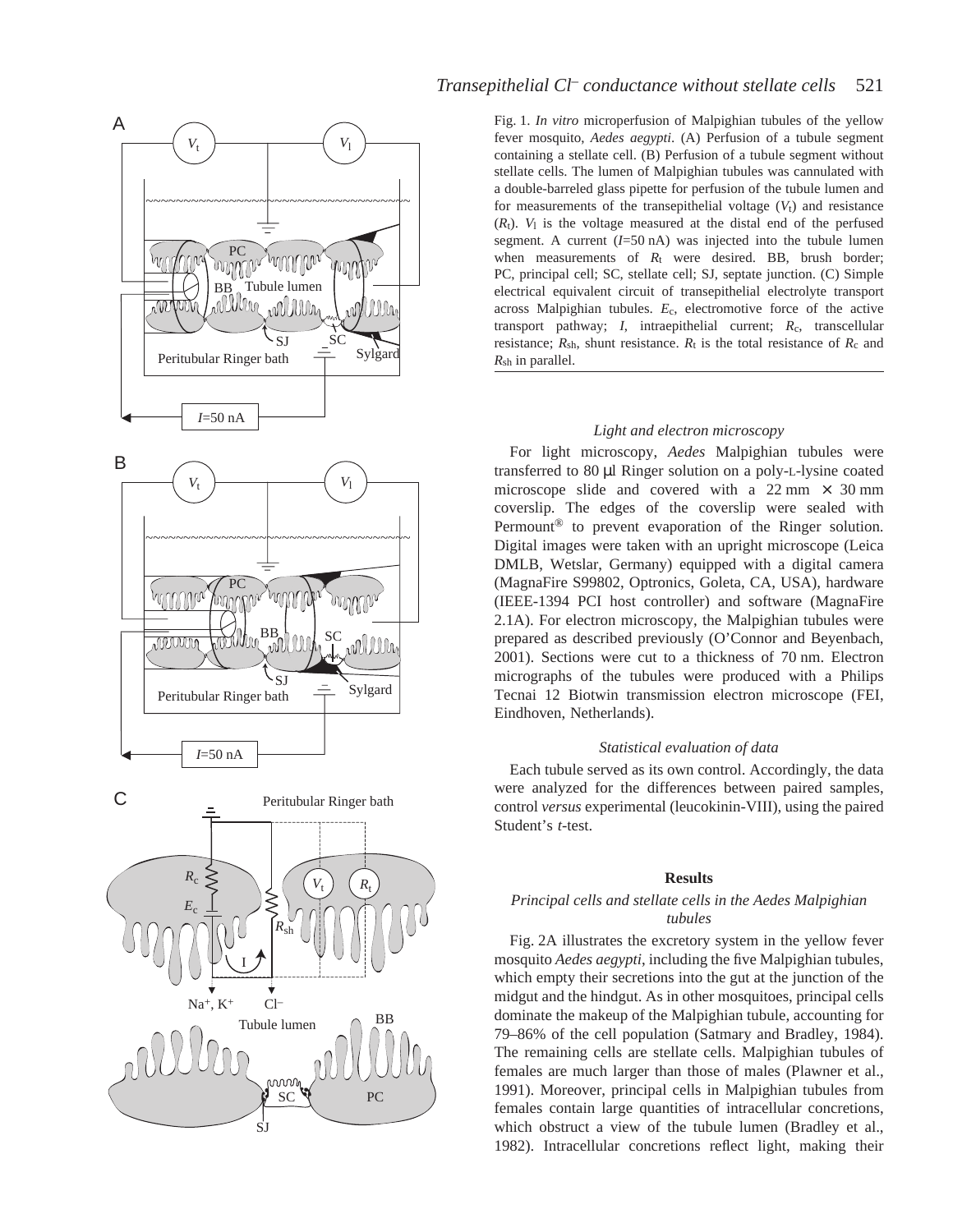# 522 M.-J. Yu and K. W. Beyenbach



Fig. 2. Malpighian tubules of the female yellow fever mosquito, *Aedes aegypti*, examined by light (A,B) and electron (C) microscopy. BB, brush border; C, intracellular concretion; M, mitochondrion; N, nucleus; PC, principal cell; SC, stellate cell; SJ, septate junction. Scale bars,  $300 \mu m$  (A),  $40 \mu m$  (B),  $2.5 \mu m$  (C).

principal cells appear white when the tubule is viewed against a dark background (Fig. 2A,B). In principal cells of *Drosophila* Malpighian tubules, there are two types of concretions (Wessing et al., 1992): type I, which contain  $Ca^{2+}$  and  $Mg^{2+}$ , and type II, which contain K+.

Principal cells are large and spindle-shaped,  $80-120 \mu m$ long (Fig. 2B; Masia et al., 2000). Their thickness is greatest  $(-30 \mu m)$  near the cell center, where the large nucleus is located. As illustrated in Fig. 2C, cell thickness decreases towards the lateral edges of principal cells where they contact other principal or stellate cells at septate junctions. The lateral interstitial space between epithelial cells is much diminished in view of the fusiform shape of principal cells. Accordingly, transepithelial diffusion potentials reflecting paracellular permeability reflect primarily the permeability of septate junctions.

In contrast to the large, fusiform, and opaque principal cells, stellate cells are small, thin and transparent (Fig. 2B,C). In addition, stellate cells have the characteristic shape of a star with rounded points (Fig. 2B; Wessing et al., 1992). Stellate cells are  $50-150 \mu m$  long and less than 5  $\mu m$  thick (Fig. 2B,C). Their thinness and lack of intracellular concretions make them transparent, yielding a view of the tubule lumen (Fig. 2B). Due to their small size and number, stellate cells appear sporadically along the length of the tubule. Therefore, tubule segments  $200-250 \mu m$  long frequently lack stellate cells  $(Fig. 2A,B).$ 

Fig. 2C illustrates principal and stellate cells and their septate junctions. Principal cells have a prominent brush border where each long microvillus is home to a mitochondrion. The brush border of stellate cells is short and devoid of mitochondria. In addition, stellate cells have many deep infoldings of the basal membrane facing the hemolymph (Bradley et al., 1982).

# *The effects of leucokinin-VIII on Malpighian tubule segments with and without stellate cells*

Fig. 3 summarizes the effects of leucokinin-VIII in segments of *Aedes* Malpighian tubules with (A–D) and without (E–H) stellate cells. A stellate cell is clearly seen in Fig. 3A. In contrast, Fig. 3E illustrates a tubule segment consisting only of principal cells and septate junctions. Principal cells thinning out towards their lateral edges also make them transparent near the septate junctions. However, the presence of intracellular concretions in these lateral transparent zones clearly identifies principal cells rather than transparent extensions of stellate cells.

Eleven Malpighian tubule segments containing both principal and stellate cells were studied in the absence (control) and presence of leucokinin-VIII (Fig. 3A–D). The perfused tubule segments were  $290.9\pm16.3~\mu m$  long. In the absence of leucokinin-VIII and under symmetrical perfusion with Ringer solution in the tubule lumen and peritubular bath, the transepithelial voltage was  $39.3 \pm 7.3$  mV and the transepithelial resistance was  $12.4 \pm 2.6$  kΩcm (Fig. 3B,C). The tubule segments displayed small transepithelial Cl– diffusion potentials,  $8.2 \pm 1.2$  mV, in response to a tenfold replacement of peritubular Cl– with isethionate (Fig.·3D). Upon the addition of  $1 \mu$ mol<sup>-1</sup> leucokinin-VIII to the peritubular bath, the transepithelial voltage dropped significantly from 39.3 mV to  $2.3\pm0.7$  mV, and the transepithelial resistance dropped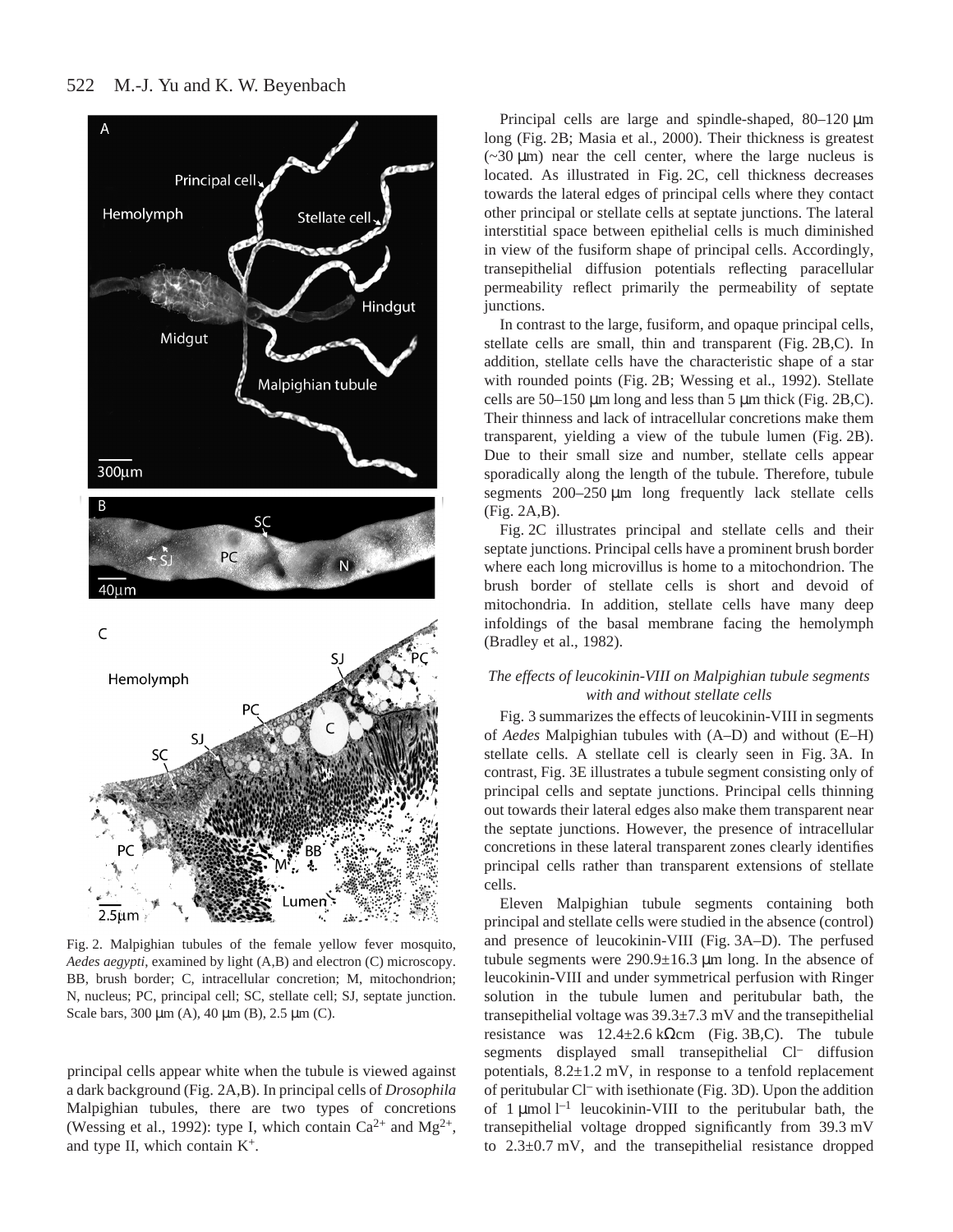

Fig. 3. The electrophysiological effects of leucokinin-VIII (1 µmol l<sup>-1</sup>) on *Aedes* Malpighian tubule segments with (A–D) or without (E–H) stellate cells. N, nucleus; PC, principal cell; SC, stellate cell; SJ, septate junction. Values are means ± S.E.M. (*N*, number of Malpighian tubules). Asterisks indicate significant difference (*P*<0.05).

significantly from 12.4 kΩcm to  $2.4\pm0.3$  kΩcm (Fig. 3B,C), turning these moderately 'tight' epithelia into 'leaky' epithelia. In parallel with the effects on transepithelial voltage and resistance, leucokinin-VIII significantly increased the transepithelial  $Cl^-$  diffusion potential from 8.2 mV to  $42.1\pm5.4$  mV (Fig. 3D), indicating the activation of a transepithelial Cl– conductance.

The above experiments were repeated in six Malpighian tubule segments containing only principal cells and their septate junctions (Fig. 3E–H). The perfused tubule segments were  $146.7\pm15.8$  µm long. The leucokinin response of these tubule segments without stellate cells was identical to that of tubule segments composed of principal and stellate cells. Again, leucokinin-VIII significantly decreased the transepithelial voltage from  $37.8 \pm 7.0$  mV to  $3.4 \pm 0.6$  mV, and it reduced the transepithelial resistance from  $8.8\pm2.1$  kΩcm to

 $1.7\pm0.2$  kΩcm (Fig. 3F,G). At the same time, leucokinin significantly increased transepithelial Cl– diffusion potentials from  $5.8\pm2.6$  mV to  $50.0\pm2.1$  mV (Fig. 3H). Clearly, the absence of stellate cells did not impair, or in any way diminish, the effects of leucokinin-VIII on epithelial electrophysiology.

One noteworthy feature of the leucokinin effects is the speed of switching the tubule between the 'tight' and the 'leaky' states (Fig. 4). Within seconds of adding leucokinin-VIII to the peritubular bath, transepithelial voltage dropped from 58.5 mV to 5.1 mV and transepithelial resistance dropped from 7.9 to 1.5 k $\Omega$ cm, producing the 'leaky' epithelium state. The epithelium remained 'leaky' with low values of transepithelial voltage (4.6 mV) and resistance (1.5 kΩcm) as long as leucokinin-VIII was present. However, once leucokinin-VIII was removed from the peritubular bath, the transepithelial voltage and resistance quickly returned towards control levels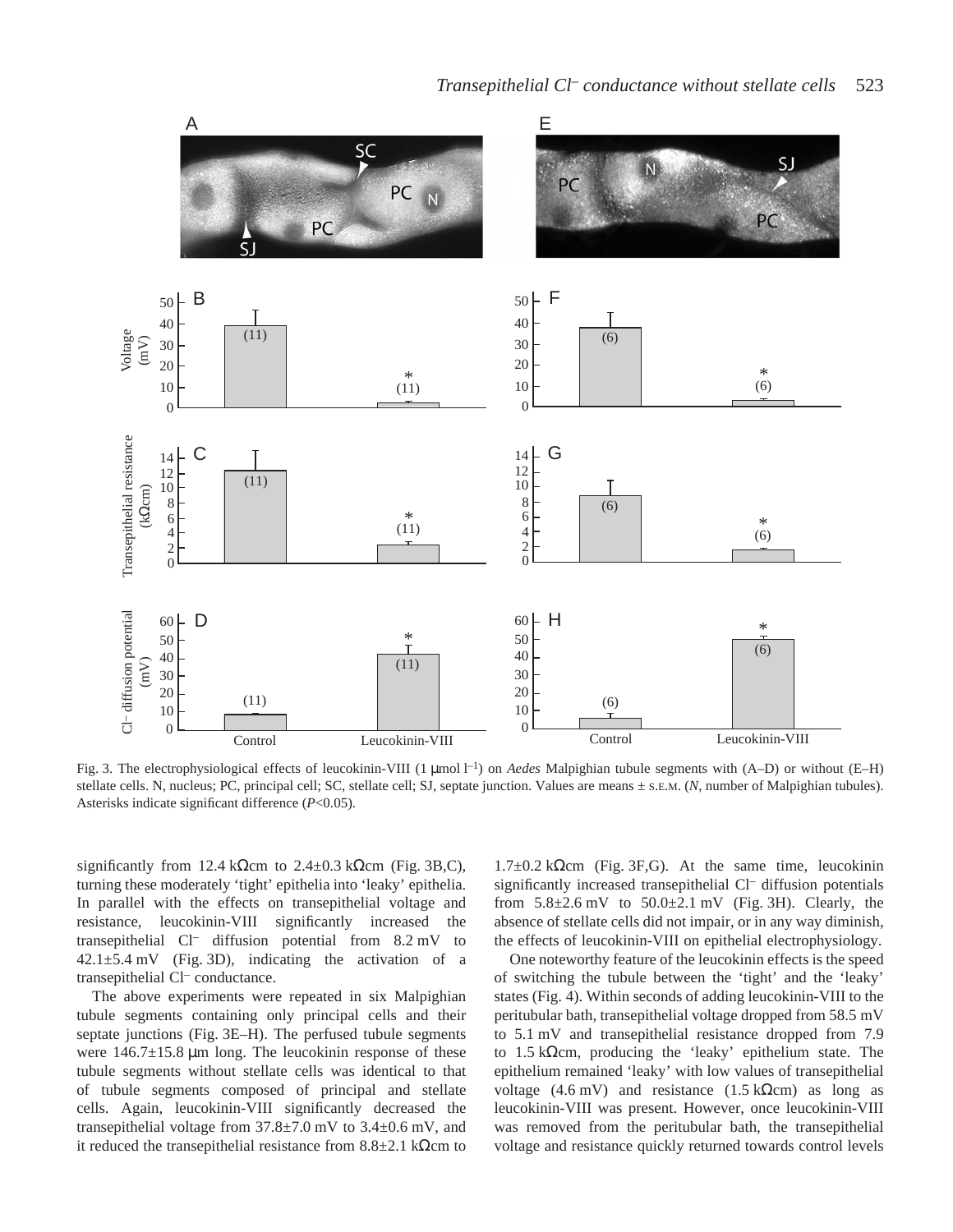

Fig. 4. Continuous time course of transepithelial voltage (solid line) and resistance changes measured at intervals (tinted bars) in the presence of leucokinin-VIII in *Aedes* Malpighian tubules devoid of stellate cells. A representative tubule experiment is shown. The on/off responses were as immediate as the changes in peritubular medium.

(50.1 mV and 7.1 kΩcm), switching the epithelium back to the 'tight' state, albeit somewhat slower than the rapid on-effect of leucokinin.

## **Discussion**

## *Malpighian tubules and extracellular fluid homeostasis*

Malpighian tubules are insect renal tubules that maintain extracellular fluid homeostasis (Beyenbach, 1993) by responding to peritubular ion concentrations (Leyssens et al., 1992; Van Kerkhove et al., 1989) or hormones (Coast et al., 2002). Antidiuretic hormones may assist in renal conservation of water, which is a constant challenge for terrestrial insects (Coast et al., 2002). Diuretic hormones may serve to reduce excess electrolytes and mass of the insect during eclosion or a blood meal. They may also assist in the renal excretion of metabolic water and toxins. One family of diuretic hormones, the leucokinins, were first isolated based on their myotropic activity in the hindgut of the cockroach *Leucophaea maderae* (Holman et al., 1987). Since the discovery of their diuretic potency in *Aedes* Malpighian tubules (Hayes et al., 1989), interest in the leucokinins has extended to signaling pathways and mechanisms of action (Coast, 2001; Coast et al., 1993; O'Donnell et al., 1996; Pannabecker et al., 1993; Pollock et al., 2003; Radford et al., 2002; Yu and Beyenbach, 2002).

### *Site of the leucokinin signaling pathway*

Where their mechanism of action has been studied in Malpighian tubules, the leucokinins consistently increase transepithelial NaCl and KCl secretion, suggesting an effect on the secretion of Cl–, the counterion common to transepithelial secretion of  $Na^+$  and  $K^+$  (Coast, 2001; Pannabecker et al., 1993). Either principal or stellate cells, or both, may respond to leucokinin. In *Drosophila* Malpighian tubules, stellate cells

mediate the effects of drosokinin, the *Drosophila* leucokinin (Radford et al., 2002; Terhzaz et al., 1999). In the house cricket *Acheta domesticus*, principal cells must by default mediate the effects of achetakinins (the *Acheta* leucokinin) because *Acheta* Malpighian tubules do not possess stellate cells (Coast et al., 1990; Hazelton et al., 1988). However, Malpighian tubules of the blood-sucking bug *Rhodnius prolixus*, which also lack stellate cells, do not respond to leucokinin (Bradley, 1983; Te Brugge et al., 2002). Thus, responsiveness to leucokinin is not a universal property of Malpighian tubules, and in those Malpighian tubules that do respond to leucokinin, the presence of stellate cells is not necessary.

The large size of principal cells in Malpighian tubules of *Aedes aegypti* has allowed us to study signaling and transport processes in these cells. In contrast, the small size of stellate cells has precluded their study. For this reason we must infer the functions of stellate cells indirectly, by comparing the effects of leucokinin in the presence or absence of stellate cells. Since leucokinin elicited similar qualitative and quantitative effects in tubules regardless of the presence of stellate cells (Fig. 3), it is clear that stellate cells are not required to express the effects of leucokinin in Malpighian tubules of *Aedes aegypti*. Indeed, in a previous study that probed principal cells with intracellular microelectrodes we found that leucokinin activates a Ca2+-signaling pathway (Yu and Beyenbach, 2002). In particular, leucokinin activated  $Ca^{2+}$  channels in the basolateral membrane of principal cells, allowing the entry of  $Ca<sup>2+</sup>$  into the cell from the peritubular medium as one critical step in the signaling pathway.

## *Site of the transepithelial Cl– conductance activated by leucokinin*

Like the Ca-signaling pathway of leucokinin, the site of the transepithelial Cl– conductance activated by leucokinin is species-specific. Both transcellular and paracellular pathways have been proposed. The evidence for a transcellular Cl<sup>-</sup> pathway is strongest in Malpighian tubules of the fruit fly, whereas the evidence for a paracellular Cl<sup>-</sup> conductance is strongest in Malpighian tubules of the yellow fever mosquito.

In *Drosophila* Malpighian tubules, stellate cells are thought to provide a transcellular route for Cl– secretion in the presence of leucokinin for the following reasons: (1) the location of the drosokinin receptor in stellate cells and (2) the response of stellate cells to drosokinin with elevated intracellular  $Ca^{2+}$ concentration (Radford et al., 2002; Terhzaz et al., 1999). Other observations by O'Donnell et al. (1998) are consistent with a Cl– transport pathway through stellate cells but do not prove it: (1) the identification of maxi-Cl– channels in unspecified apical membrane domains of the tubule, (2) the paucity of maxi-Cl– channels in only 5% of apical membrane patches and (3) the measurement of high currents sensitive to low extracellular Cl– concentrations and Cl– channels blockers in the vicinity of stellate cells. Together, these observations support the conclusion that leucokinin activates apical maxi-Cl– channels of stellate cells *via* intracellular  $Ca^{2+}$ , thereby increasing transepithelial Cl– secretion by *Drosophila* Malpighian tubules.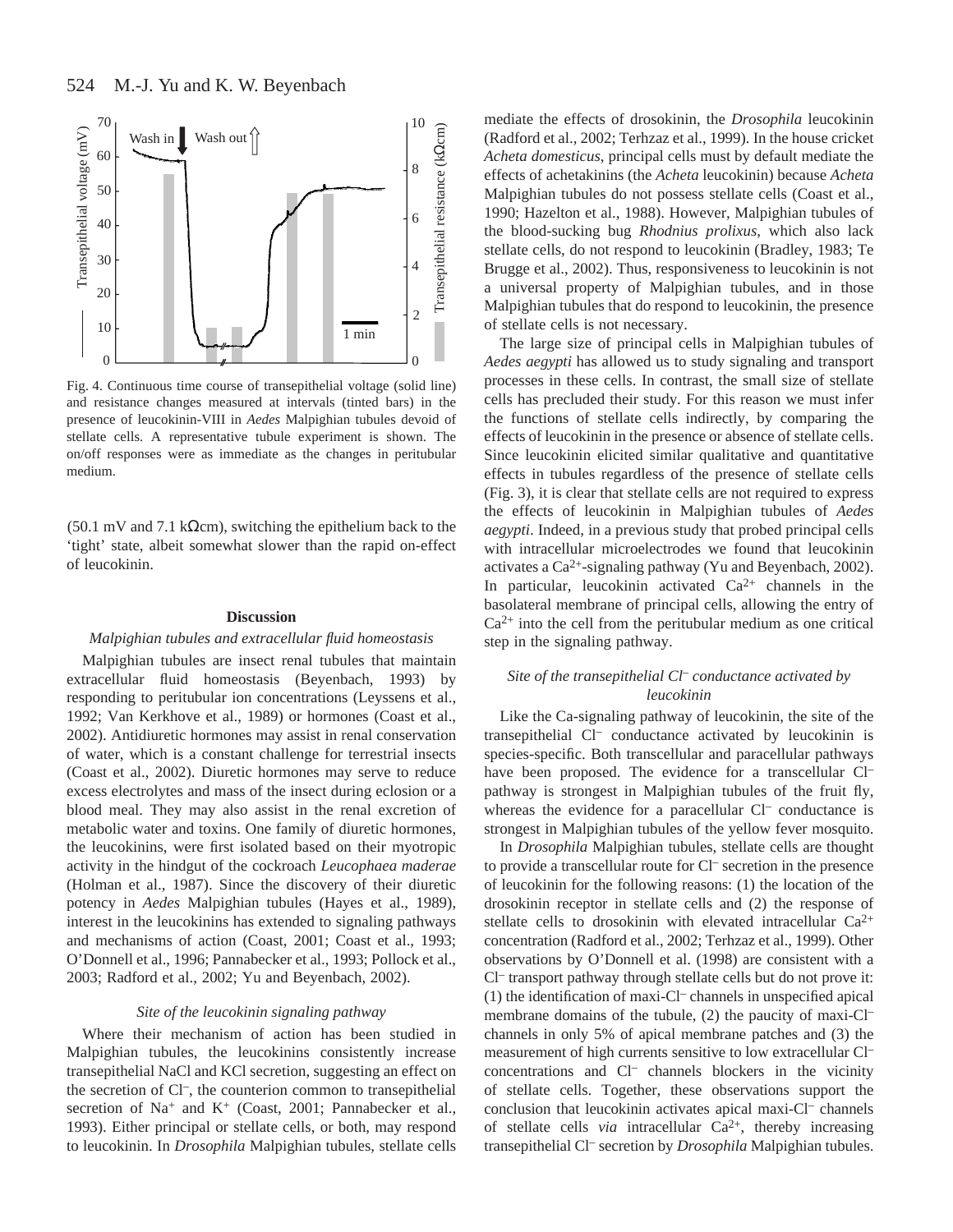Studies of *Aedes* Malpighian tubules in our laboratory have revealed a dense population of low-conductance Cl– channels in the apical membrane of stellate cells, which could mediate transepithelial Cl– secretion in Malpighian tubules under control conditions (O'Connor and Beyenbach, 2001). However, in the presence of leucokinin a paracellular Cl– conductance is activated, which overpowers any contribution that stellate cells might make to transepithelial Cl– secretion. Our evidence supporting a paracellular Cl– conductance activated by leucokinin is as follows: (1) leucokinin doubles the rate of transepithelial fluid secretion *via* a non-selective increase in NaCl and KCl secretion, suggesting the stimulation of the transport pathway for  $Cl^-$ , the counterion of Na<sup>+</sup> and K+ (Pannabecker et al., 1993), (2) leucokinin drops both transepithelial resistance and voltage to values close to zero, turning the tubule into 'leaky' epithelium with high paracellular Cl<sup>-</sup> conductance that allows transepithelial Cl<sup>-</sup> diffusion potentials to reach 80% of the Cl– Nernst potential (Pannabecker et al., 1993; Yu and Beyenbach, 2001), (3) the large transepithelial Cl<sup>-</sup> diffusion potentials induced by leucokinin are similar for lumen-to-bath and bath-to-lumen transepithelial Cl– gradients, pointing to diffusion potentials across a single barrier such as that of septate junctions (Pannabecker et al., 1993), (4) leucokinin depolarizes the apical membrane voltage and hyperpolarizes the basolateral membrane voltage, consistent with an increased paracellular conductance (Pannabecker et al., 1993; Yu and Beyenbach, 2002), and (5) leucokinin decreases the transepithelial resistance 4.3-fold but the input resistance of the principal cells only 1.7-fold (Masia et al., 2000; Yu and Beyenbach, 2001), pointing to a major resistance change outside principal cells. Thus, experimental data collected in studies employing four different experimental methods and conceptual approaches are internally consistent with leucokinin increasing the Cl– conductance of the paracellular pathway in Malpighian tubules of the yellow fever mosquito.

Observing the full effects of leucokinin on transepithelial voltage, resistance and Cl– diffusion potentials in tubule segments without stellate cells narrows the site of the activated Cl– conductance to principal cells and/or the paracellular pathway associated with principal cells (Fig. 3). Principal cells can be ruled out because only an increase in paracellular Cl– conductance can account for all the experimental voltage changes that are induced by leucokinin (Pannabecker et al., 1993). Furthermore, analysis of the epithelial circuit model yields only one conclusion that is supported by the experimental data: the increase in paracellular Cl– conductance in the presence of leucokinin.

The strongest evidence that leucokinin activates a paracellular rather than a transcellular Cl– conductance in *Aedes* tubules is obtained by examining the effect of leucokinin on transepithelial resistance (Pannabecker et al., 1993). Leucokinin lowers the shunt resistance from  $52.5 \Omega \text{cm}^2$  to 5.8  $Ωcm²$ . The unilateral reduction of the Cl<sup>–</sup> concentration to 5 mmol  $l<sup>-1</sup>$  in the peritubular bath or tubule lumen increases the transepithelial resistance to only 16.9 and 20.1  $\Omega$ cm<sup>2</sup>,

respectively. Apparently, the reduction of the Cl– concentration on just one side of the epithelium leaves sufficient Cl<sup>-</sup> in the Cl<sup>-</sup> conductive pathway to elicit only a partial increase in transepithelial resistance. However, lowering Cl– concentration on both sides of the epithelium to 5 mmol<sup>1-1</sup> increases the transepithelial resistance to 55.8  $Ωcm²$ , fully reversing the effect of leucokinin on transepithelial resistance. Thus, the epithelial conductance activated by leucokinin is an extracellular conductance, as would be expected from a septate or tight junction.

## *Dynamic regulation of the paracellular pathway*

Like tight junctions in vertebrate tissues, septate junctions in invertebrate tissues provide contacts between epithelial cells that not only prevent the lateral mixing of apical and basolateral membrane domains but also define the permselectivity and magnitude of the paracellular transport pathway (Matter and Balda, 2003). For a long time, tight junctions were thought to be rather fixed structures locked into strict functional limits of differentiated epithelia. However, the identification of three types of tight junction proteins, occludin, claudins and junctional adhesion molecule, as well as their associated adaptor proteins, has begun to unveil the dynamic regulation of tight junctions with various speeds. Changes in tight junction properties involving gene expression or molecular remodeling of tight junction proteins occur in days or hours (Van Itallie et al., 2001). Dynamic formation and reorganization of tight junctions between claudin-transfected fibroblasts can occur within minutes (Sasaki et al., 2003). In Malpighian tubules of the yellow fever mosquito, we observe the regulation of the paracellular Cl– conductance with switchlike speed that has not been observed in other epithelia (Beyenbach, 2003). Malpighian tubules, in particular, may have developed the regulation of tight junction permeability to an extraordinary degree. In the absence of glomerular filtration, Malpighian tubules must rely entirely on tubular mechanisms of renal regulation. Rapid, reversible changes in paracellular Cl– conductance may endow the tubule with powers of diuresis not unlike those of glomerular kidneys.

The authors thank Kenneth Spring (Chief of Transport Physiology Section, LKEM, NHLBI, NIH) for suggesting these experiments. We thank the National Science Foundation for supporting our work (NSF IBN 0078058).

#### **References**

- **Beyenbach, K. W.** (1993). Extracellular fluid homeostasis in insects? In *Molecular Comparative Physiology; Structure and Function of Primary Messengers in Invertebrates*, vol. 12 (ed. K. W. Beyenbach), pp. 146-173. Basel: Karger.
- **Beyenbach, K. W.** (2001). Energizing epithelial transport with the vacuolar H+-ATPase. *News Physiol. Sci.* **16**, 145-151.
- **Beyenbach, K. W.** (2003). Regulation of tight junction permeability with switch-like speed. *Curr. Opin. Nephrol. Hypertens.* **12**, 543-550.
- **Blackburn, M. B., Wagner, R. M., Shabanowitz, J., Kochansky, J. P., Hunt, D. F. and Raina, A. K.** (1995). The isolation and identification of three diuretic kinins from the abdominal ventral nerve cord of adult *Helicoverpa zea*. *J. Insect Physiol.* **41**, 723-730.